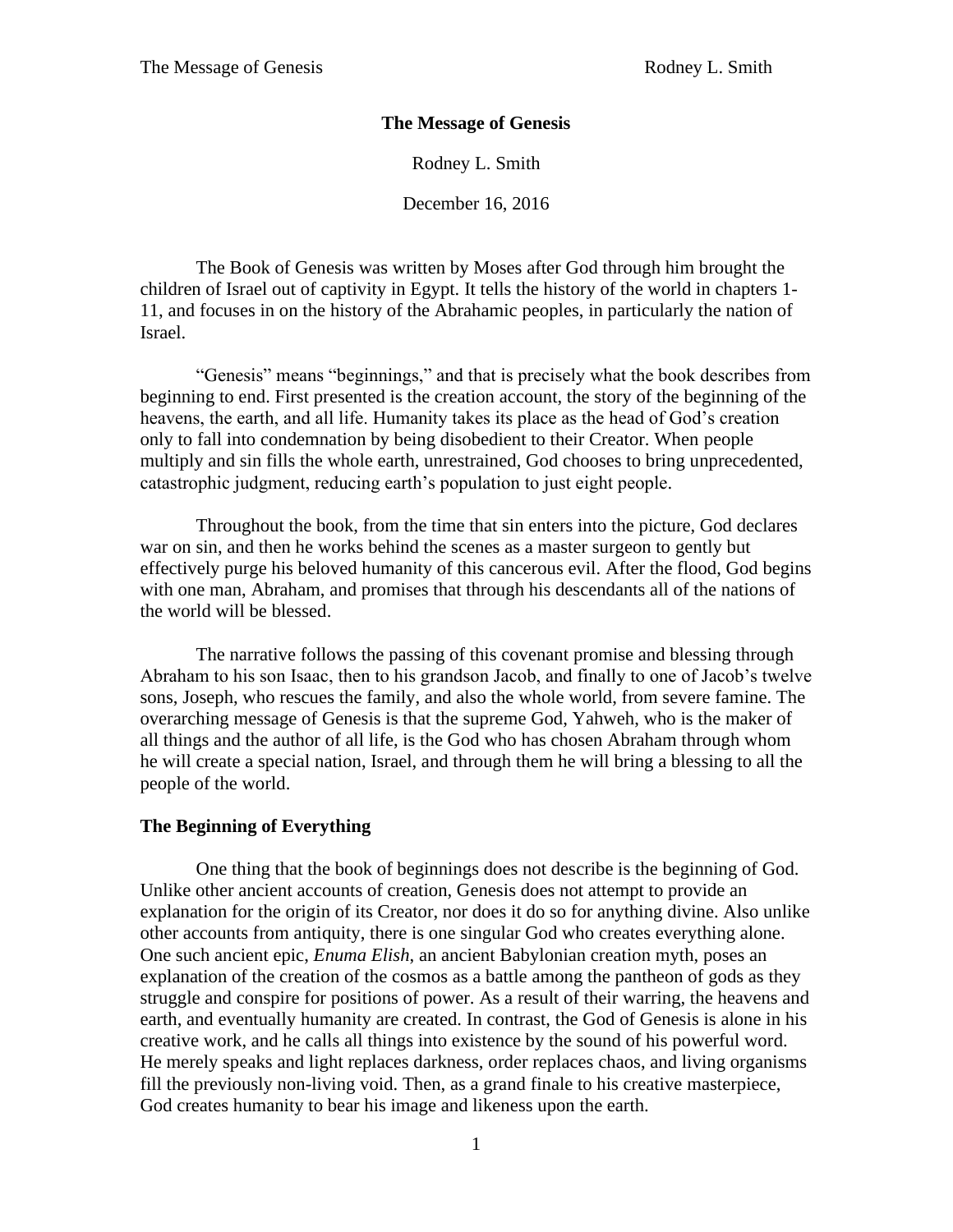In chapter two, the narrative of Genesis slows down and zooms in on creation day six, at the point in which God creates humanity. Verse four begins the "*toledoth* of the heavens and the earth" (2:4), and then focuses in on the process by which God creates humanity. First, God forms a man, gives him life (v. 7), places him in a garden (v. 8), and then he commissions the man to designate names for all of the animals he has created (vv. 19-20). From this man will come all other human beings, including his wife. The man is named Adam, and his wife is later is named Eve by Adam. So chapter two recounts the beginning of humanity with one man and one woman, the beginning of work (v. 15), and the beginning of marriage (v. 24). Yet, there is one more beginning described in chapter two, the beginning of law, the commandment of God, as Adam is instructed not to eat from one particular tree in the Garden of Eden (vv. 16-17). Then in chapters 3- 6, the story of the beginning and spread of sin is told.

In chapters four through six, sin spreads to Adam and Eve's children, and eventually to the whole world. The severity of sin is made abundantly clear by God banishing Adam and Eve from their garden home, takes away the Tree of Life, pronounces a curse upon the earth, and condemns humanity to death. Adam's son Cain is warned by God to resist sin before he murders his brother Abel, choosing to ignore God's warning. The gravity of sin is made most clear by the introduction of universal judgement in chapter six. At this point, sin has reached its boiling point, and the cup is filled and about to spill over. Having had enough of humanity's wicked, violent ways God condemns all flesh to a watery grave in a worldwide flood. Only Noah and his seven family members, along with a pair of every kind of animal, are spared. Here is seen the origin, or beginning, of God's judgements against sin, as well as the beginning of God's rescue plan to save the crown of his creation from the infectious disease of sin.

After the flood subsides, the eight survivors begin humanity over again, this time with four man-woman pairs. The salvation of Noah and his family from the judgement God brings upon the earth is an assurance of God's desire that humanity be blessed with success and prosperity. Upon exiting the ark, God promises to never again destroy the entire world by flood again. Thus, after the beginning of sin and judgement is seen the beginning rescue and covenant. Humanity begins, is born, again, and the blessing God pronounces at the culmination of his creative work is reiterated, "Br fruitful and multiply, and fill the earth" (9:1; cf. 1:28).

## **The Beginning of the Abrahamic Blessing**

Originally, Genesis is divided up into ten accounts of *toledoths*, usually translated "generations." The most important ones in the book are the *toledoth* of the heaven and the earth (2:4-4:26), the *toledoth* of Noah (6:9), the *toledoth* of Terah (11:27-25:11), the *toledoth* of Isaac (25:19-35:29), and the *toledoth* of Jacob (37:1-50:26). Not only are these the longest of the *toledoth*, but the blessing of God is clearly passed down through these individuals and the featured character in each one. Today, Genesis is divided into chapters, and observing this division, chapters 1-11 recount God's workings with the whole of humanity from the creation to shortly after the flood at the Tower of Babel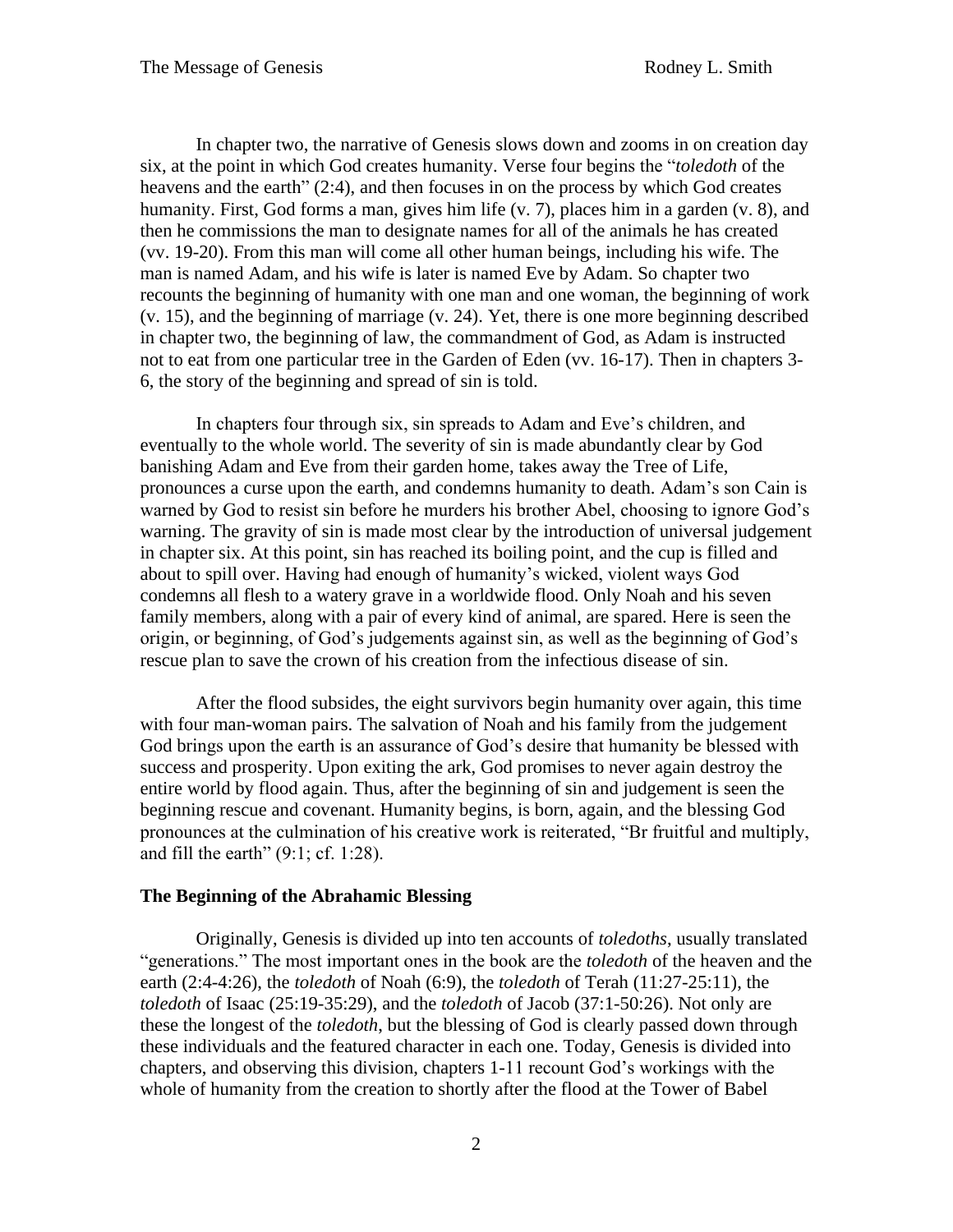incident. In chapters 12-50, God begins working through his own special people. More accurately, he is creating this special people by establishing his covenant with Abraham (17:1-2), promising to make Abraham into a great nation and that through his descendants all the nations of the earth will be blessed (12:1-3).

The Abrahamic covenant contains three specific aspects. The first is descendants. The Lord promises Abraham, who is elderly and childless, descendants as numerous as the stars in the sky and the sands on the seashore (15:5; 22:17; cf. 13:16). The second is land. God promises to give the land to which he guided Abraham to sojourn to his descendants as an everlasting possession (13:14-15). This echoes and expands on the creation blessing "be fruitful and multiply" (descendants) and "fill the earth" (land). The third aspect is blessing. By offering Abraham such a great legacy with land and descendants in abundance, God is truly blessing Abraham. Additionally, God promises him, "I will bless those who bless you, and I will curse those who curse you" (12:3). Here God clearly offers his favor and protection to Abraham (cf. 15:1), but the promises proceed further when God commits to bless all the families and nations of the earth in Abraham through his descendants (12:3; 22:18).

The major feature of the Abrahamic covenant is the blessing to all nations. In Genesis, God seems to be forming this nation of Israel with its covenant land in order to be a conduit of some sort of special blessing that is for all people. Though Genesis is silent about just what this blessing is, the careful reader can gather that it must be a continuation of God's struggle against sin on behalf of humankind. Little is mentioned about sin after chapter 12, but the problem of sin and God's desire to free humanity from its evil grip is well established in chapters 1-11. In the latter section, sin is presented as hindrances and obstacles to the covenant promises, over which God's word continually prevails. That God's sentiments toward sin have not changed is evident in his command to Abraham, "Walk before me and be blameless," (17:1) and in the destruction of Sodom and Gomorrah and the other cities of the plain (18:17-19:29). However, for the specific identification of this blessing, one must continue reading beyond Genesis to the Mosaic covenant and eventually to the New Testament in which the "good news" of freedom from sin through the atoning sacrifice of Jesus Christ, God's son (which is reminiscent of the Moriah episode in Genesis 22) is preached and accepted throughout all the world.

Through Abraham, God promises a blessing to all nations, and the book ends on that very note. God provides a blessing to the whole earth by guiding Joseph to prepare in Egypt for the coming catastrophic famine. It is clear throughout the unfolding of Genesis that God desires what is best for humanity, and that he is has a tremendous blessing that he is working to bestow on humanity. Furthermore, at the beginning of the book, humanity was in Eden, the perfect garden paradise. At the end of the book, the Israelites are leaving the Promised Land to dwell in Egypt because of the famine. Interestingly, the opening chapter of the book of Genesis ends with food being provided by God to his newly created humanity. The book ends similarly with food provided by God during a time of severe famine. So, like a loving parent, God is the one who takes care of and provides for humanity whom he has created, and with which he has chosen to crown his creation.